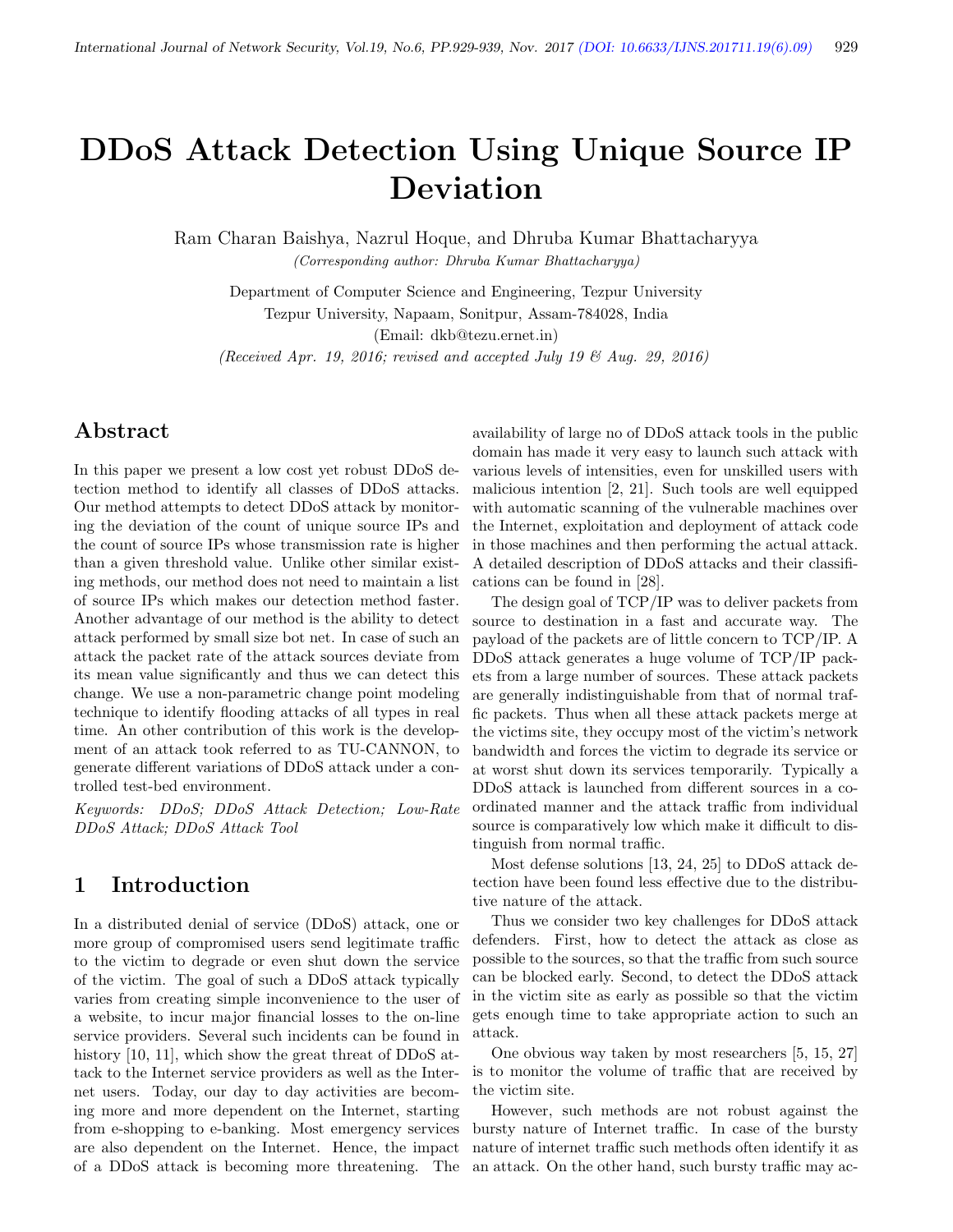

Figure 1: The main elements of a DDoS attack

tually be attack traffic, and a delayed decision may turn out to be very risky for the victim. Since a DDoS attack is highly distributed, the number of source IPs involved in the attack is much larger than the number of source IPs under normal condition. Peng et. al. [22] used the arrival rate of new source IP addresses in the traffic during each observation period. However, this approach needs to maintain a database of trustworthy source IP addresses, which might itself be vulnerable to attack. In this paper, we propose a mechanism that monitors the number of unique source IP addresses during each observation period. Our assumption is that during an attack, the number of source IP will increase abruptly, and by detecting this change we can detect the attack. Also, if the attacker attempts to launch a DDoS attack with less number of sources, the rate of transmission from each source must be high to achieve a bandwidth attack. We monitor the count of sources which transmits above a threshold. Under a less distributive attack the mean value of this count deviates significantly, which indicates the presence of an attack.

Our contribution in this paper is a simple and fast approach to detect DDoS attacks by monitoring the deviation of (i)the count of the unique source IPs from its mean value and (b)the count of the sources transmitting at a high rate. We also introduce an effective tool to launch DDoS attacks, called (TUCANNON) of all types. We establish that our method shows significant detection performance for both benchmark DDoS dataset as well as for our own datasets than most of the previous schemes. To detect changes in our observed features we adopted the non-parametric CUSUM approach and applied it by following the idea of wang et al. [26].

The rest of the paper is organized as follows. Section 2 gives an overview of distributed denial of service attacks. Section 3 mentions some of the related work done and in

Section 4 we provide our attack tool called TUCANNON. In Section 5 we present our detection algorithm along with the necessary theory. Section 6 presents the results of performing our algorithm on various network traces. Finally, conclusions are drawn in Section 7.

## 2 Background of DDoS Attack

The goal of a DoS attack is to overwhelm the victim by occupying its resources like network link,different queues, processing unit etc. As a consequence, the victim's performance degrades, and the legitimate user of the service observes a denial of service from the victim side. Typically, an attacker sends a few malformed packets to the victim. These packets are crafted in a way which is unexpected for the application or a protocol on the victim machine. Processing of such packets forces the victim application or protocol to freeze or to restart. However, in this paper we study the characteristics of flooding attacks. In such an attack the attacker sends a large volume of legitimate traffic to the victim site. As a result, the victims network link might go into congestion. Also the communication protocol may allocate resources to such attack traffic and might run out of resources. In case of a DDoS attack, the attacker generates a high volume of traffic from different sources in a coordinated manner. To perform a DDoS attack, the attacker uses different protocols like Internet Control Message Protocol (ICMP), User Datagram Protocol (UDP)and Transmission Control Protocol (TCP).

The main elements of a DDOS attack are the attacker, the victim and the intermediate network of machines as shown in Figure 1.

Here the attacker is the real source of the attack. The victim could be a single machine or an entire subnetwork. The intermediate network composed of many compromised machines. Generally, the intermediate network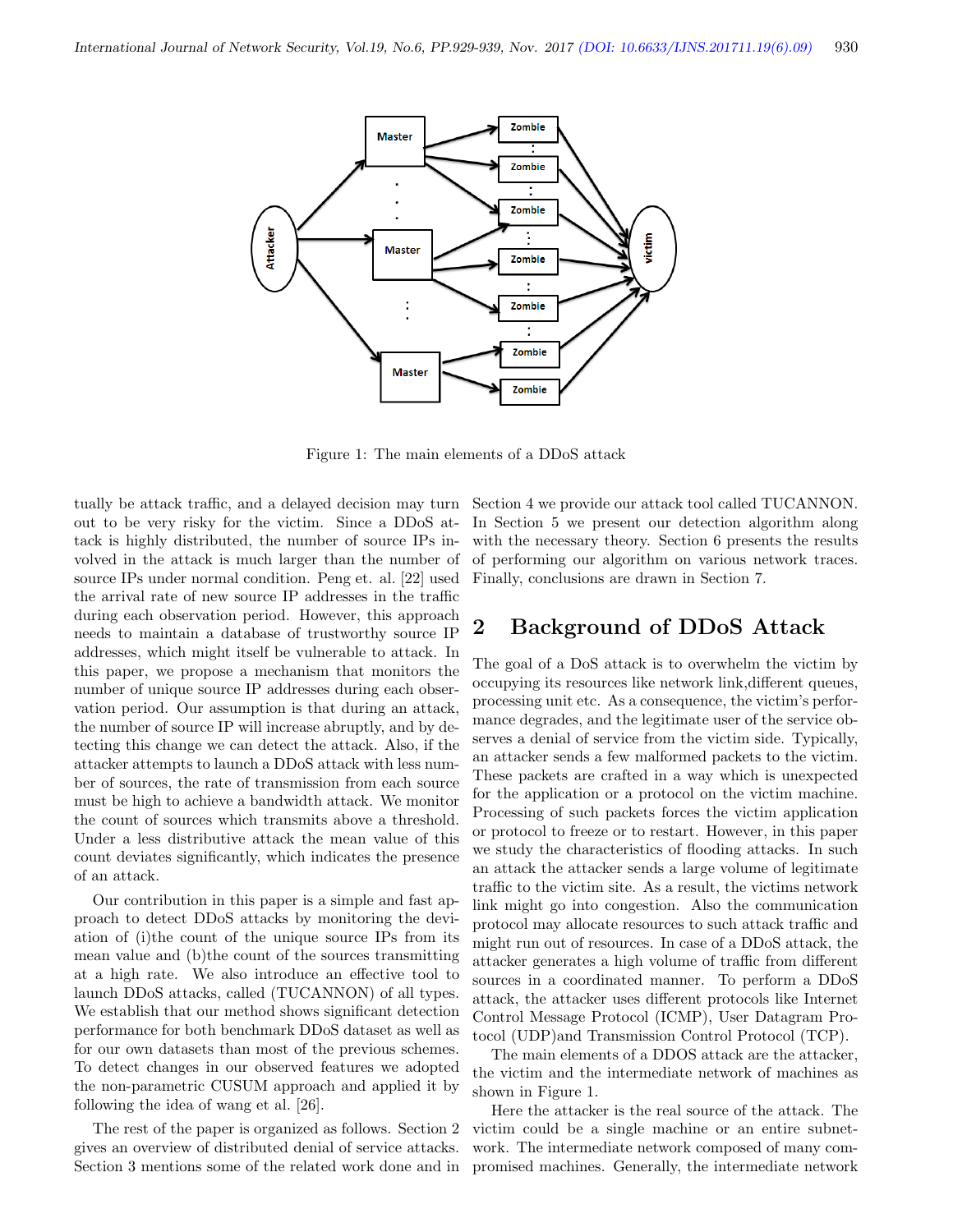contains masters and zombies. The masters are compromised machines, and are loaded with programs to control multiple attacking machines, called as zombies. The zombies are the compromised machines which send attack traffic to the victim in response to the command received from their masters.

The following steps take place while preparing and conducting a DDoS attack:

- 1) Discovery and Compromise: In this step the attacker discovers vulnerable machines over the Internet to get access to them. Later on, such systems are loaded with programs which can further detect and compromise other vulnerable machines over the net. Different scanning tools available to discover vulnerable machines such as Nmap, self-propagating tools like the Ramen worm [19] and Code Red [18] are used to discover and compromise victim machines.
- 2) Communication: Once machines are compromised, the attacker communicates with the masters on various occasions to know what are the agents which are on line, starting time of the attack, the rate of attack traffic, the end time of the attack etc. The agents are configured to communicate with one or more masters. Protocols like TCP, UDP and ICMP are used for these communications. Another mode of communication is by making use of the IRC servers.
- 3) Actual Attack: In this phase the attacker sends command to the masters which inturn activates the online zombies to carry out the actual attack.

A detailed description of different types of DDoS attacks and along with different tools to perform such attacks can be found in [28].

## 3 Related Work

DDoS attack is different from a DoS attack in that a DoS attack can be characterized by high volume of traffic from a single source, however in case of a DDoS attack the volume of traffic seen by the victim is actually generated from a large number of sources over the Internet. Hence the traffic from each source is very dilute. Even if the number of sources are small, use of IP spoofing can create the same effect. Hence detecting the attack based on the source IP seems to be a better option over traffic volume based detection mechanisms [13, 24, 25]. Peng et al. [22] develop a source IP based detection mechanism, SIM (Source Addres Monitoring). It maintains a database of known source IP addresses and updates this database periodically. For each observation period they calculate the percentage of new source IP addresses in the traffic and used non-parametric CUSUM algorithm to detect abrupt change in the percentage of new IP addresses in the network. The working of this method is dependent on the content of the IP database. The attacker can send traffic in a legitimate way and thus get itself an entry in

the IP database, which might turnout to be a loophole in the detection mechanism. Also they used a threshold based mechanism to detect high speed sources as attacking source, which may not be the case always. In normal traffic burst from single source can be seen quite often.

In [1] the authors use rank correlation measures to discriminate DDoS attack traffic from legitimate traffic. In [20] the authors propose a DDoS mitigation technique based on correlation pattern suitable for cloud computing environment. In [14] authors propose an entropy based DDoS mitigation technique, which is capable of discriminating flash crowd in VOIP network. In [4] authors discuss a method to prevent DDoS attack which uses IP spoofing to perform the attack.

In this paper we present an effective detection scheme called Violating Source IP Count (VSC) which is based on the observation that under normal condirion the number of unique source IPs over a fixed observation period remains stable. At each interval VSC checks whether the count significantly deviates from its mean value or not. Our detection schema detects such significant change to identify the presence of an attack. Our detection schema also keeps track of the count of such high speed sources. If the attacker uses a small size bot to escape the unique IP count deviation system,the sources has to transmit at high speed. Hence a deviation can be seen in the mean value of the count of high speed sender under an attack. VSC detects such a change and confirms an attack. To evaluate our detection mechanism we perform several experiments on different network traces and are presented in section 5. The evaluation results indicate that VSC has a short detection time and a high accuracy rate. Also since the complexity of this method is very low both in terms of space and time, this method can easily be deployed in a distributed manner in the first mile and intermediate routers to detect the attack in the beginning stage itself.

## 4 DDoS Attack Generation Tool TUCANNON

Based on the protocol we can classify the basic attack types as follows.

- 1) TCP Flood: A stream of packets with various flags (SYN, RST, ACK) are sent to the victim machine. The TCP SYN flood works by exhausting the TCP connection queue of the host and thus denying legitimate connection requests. TCP ACK floods can cause disruption at the nodes corresponding to the host addresses of the floods as well. TFN [12] is a popular DDoS tool for this type of attack.
- 2) ICMP Flood (e.g ping floods): A stream of ICMP packets is sent to the victim host. A variant of the ICMP floods is the Smurf attack in which a spoofed IP packet consisting of an ICMP ECHO REQUEST is sent to a directed broadcast address. TFN [12] is a popular DDoS tool for this type of attack.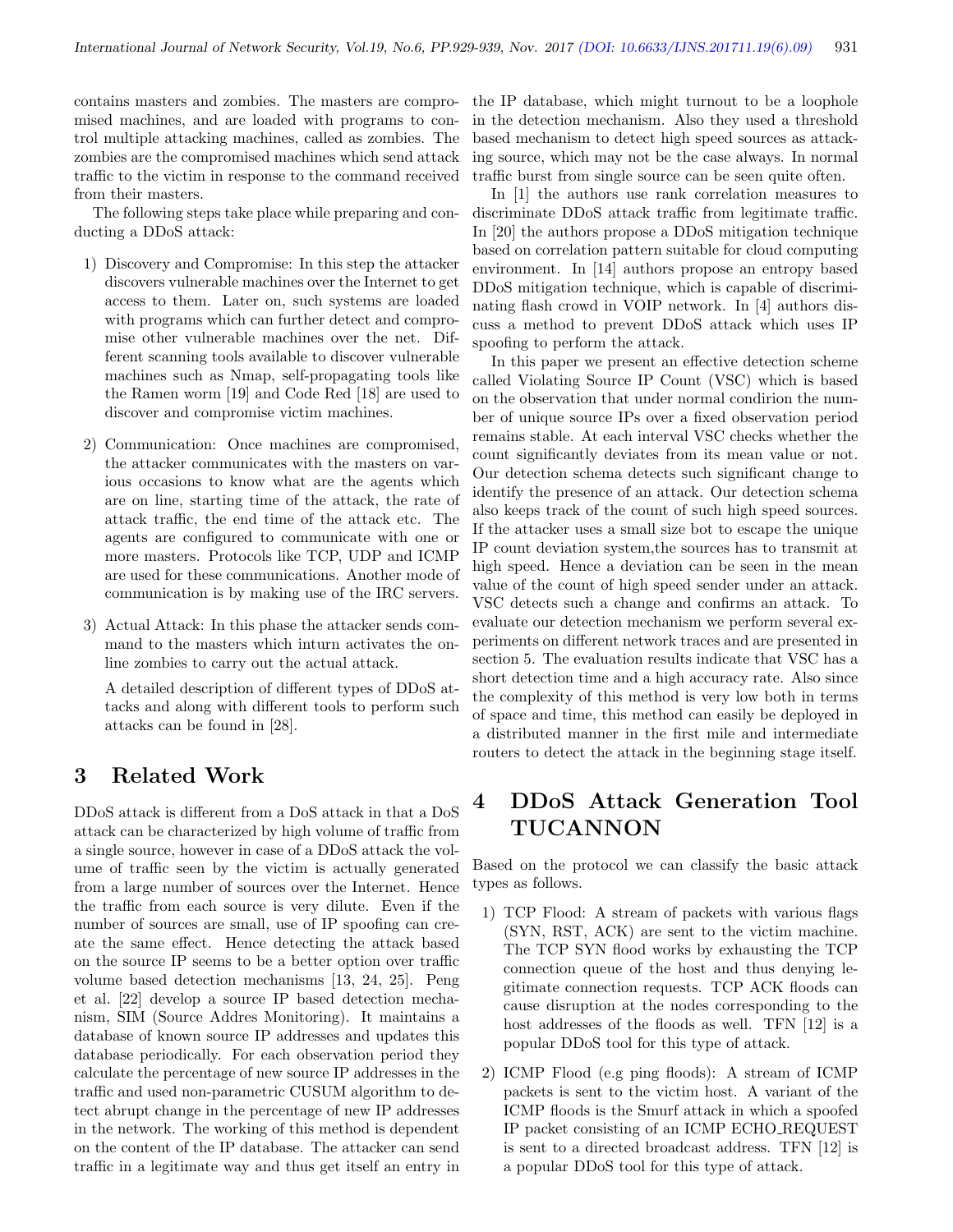

Figure 2: TUCANNON based direct attack strategy

3) UDP Flood: A huge amount of UDP packets are sent to the victim host. Trinoo [12] is a popular DDoS tool that uses UDP floods as one of its attack payloads.

The DDoS attack tools like trinoo, tfn, tfn2k [12] along with a lots of other tools are easily available on the internet. However these tools are not suitable for generating a coordinated DDoS attack in a testbed environment. Hence, as part of our research we developed a DDoS attack generation tool referred as TUCANNON, which can generate all the above mentioned DDoS attacks, also provide a lots of flexibility to adjust the pattern of the attack traffic like constant rate attack, increasing rate attack, pulsing attack and subgroup attack as mentioned in [16].

A pictorial description of our attack tool is shown in Figure 2. The tool comprises of two programs.

- 1) The first program is used by the attacker to communicate with the bots. This program uses GUI so that the attacker can easily specify various parameters like protocol type, attack pattern type etc. In this paper we will refer to this program as server program.
- 2) The other program is executed in each bot. This program is responsible for accepting command from server program and launch the attack accordingly. In this paper we will refer to this program as the *client* program.

#### 4.1 Server Program

Using this program we communicate with the machines which are configured as bots in the test-bed. This program is developed with a user interface through which one can easily specify and control different properties of the attack traffic. Such properties are the protocol type (TCP, UDP and ICMP), the attack pattern (constant rate attack, increasing rate attack and pulsing attack) and the type of source IP (actual IP of the machine or randomly generate valid but spoofed IP address), no of threads (where each thread executes one copy of the slave program inside a single bot machine) and range of ports of the victim to send the traffic. When the master starts, it waits for slaves to connect to it. Figure 3 is a snapshot of the GUI of the server program.

The following is a brief description of various components of the interface:

- List of Zombies: When the attacker starts the server program, it waits for the client programs to connect to it. As soon as a client program connects to the server, the clients IP address is shown in the left side panel of the interface as shown in Figure 3.
- Protocol type: To launch an attack, the attacker has to select the type of protocol by selecting any one of the corresponding radio button.
- Source IP Configuration: These options are used to specify whether the attack packet carries the actual source IP or a spoofed one. Also in case of spoof source IP, the attacker can specify the number of different unique spoofed IPs used in the attack. This option allows the attacker to spread the required attack traffic over a specified number of source IP.
- No of Threads: The number of machines in our test bed is very limited (around 50). Hence to increase the amount of traffic each client program sends traffic by using multiple threads. The number of threads used by each client can be specified by the attacker through this input. This feature is used by the attacker to control the traffic rate in the attack.
- Victim IP: This input field is used by the attacker to specify the IP address of the victim machine.

Low Port and High Port: The attacker can specify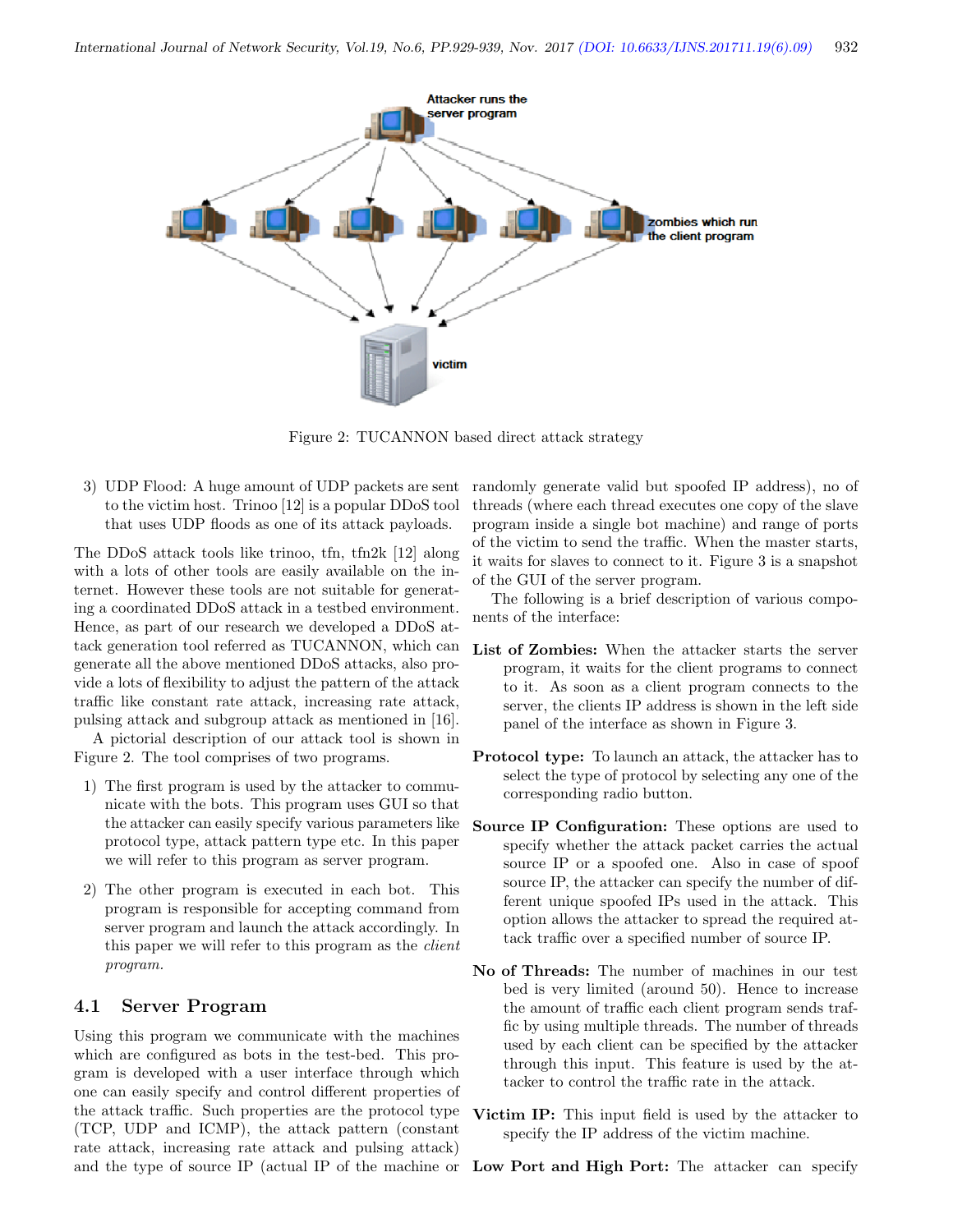| Form1                     |                                                                                                   |              |  |          |                  |  |
|---------------------------|---------------------------------------------------------------------------------------------------|--------------|--|----------|------------------|--|
| List Of Connected Zombies |                                                                                                   |              |  |          | $\mathbf{X}$     |  |
| 172.16.13.115:36433       | ProtocolType<br>O TCP                                                                             | $\odot$ UDP  |  |          |                  |  |
|                           | <b>Source IP configuration</b><br>ActualIP<br>SpoofIP<br>No Of Different IP 140                   |              |  |          |                  |  |
|                           |                                                                                                   |              |  |          |                  |  |
|                           | No Of Threads                                                                                     | Victim IP    |  | Low Port | <b>High Port</b> |  |
|                           | 30                                                                                                | 172.16.33.15 |  | I1       | 10000            |  |
|                           | <b>Attack Pattern</b><br><b>O</b> ConstantRate<br><b>O</b> IncreasingRate<br><b>O</b> PulsingRate |              |  |          |                  |  |
| Refresh List              | Stop                                                                                              |              |  |          | Fire             |  |
|                           |                                                                                                   |              |  |          |                  |  |

Figure 3: GUI of TUCANNON server program

the range of ports where to send the traffic via these input.

- Attack Pattern: As mentioned earlier there can be four different traffic pattern. The Attacker can select the pattern from this list.
- Fire: when the attacker clicks on this button, attack command along with the specified input is sent to all clients currently connected to the server.
- Stop: The attacker can stop the attack by clicking on this button.

#### 4.2 Client Program

This program is responsible for actually sending the attack traffic as specified by the command sent from the master. When the client program starts it connects to the server whose IP is specified as input to the client program. After connecting to the server it waits for command from the server.

## 5 Our Solution: Violating Source IP Count (VSC)

For a DDOS attack, the attacker's main goal is to overwhelm the server by sending illegitimate network traffic using different protocols.

One common characteristic of DDoS attack is that the volume of the traffic during an attack is very high. To generate high volume of traffic the attacker either has to use a large botnet consisting of lot of compromised machines or the attacker may send traffic from a small botnet but at very high speed. We are making the assumption that under normal condition the deviation of the number of unique source IP addresses from its mean value is bounded by an upper bound. And also during normal condition the deviation of the number of source IP addresses sending traffic above a threshold from its mean value is also bounded by an upper bound. In this paper we refer to such IP addresses as violating IP.

Based on these two assumptions we present a detection mechanism called violating Source IP count (VSC) to detect a distributed denial of service (DDoS).

The key features of VSC are highlighted below.

- 1) Researchers have already used source IP addresses as detection feature such as in Peng et al. [22]. However, we use the count of unique source IP addresses, in an observation period, as detection feature. This approach does not require to maintain a database of trustworthy IP addresses for its operation. Thus the memory requirement and speed of this algorithm is comparatively better, which is a key goal for a detection system. This feature makes VSC very suitable to be used in a distributed manner.
- 2) A DDoS attack may either use a small size bot sending traffic at a high speed or a large size bot consisting of many zombies. VSC monitors changes in both the number of source IP addresses and count of sources transmitting at high speed. Thus VSC traps the attacker from both the directions, hence reducing the scope of the attacker.

### 5.1 Overview of Violating Source IP Count

VSC attempts to detect the presence of attack by monitoring two features of the traffic, namely the number of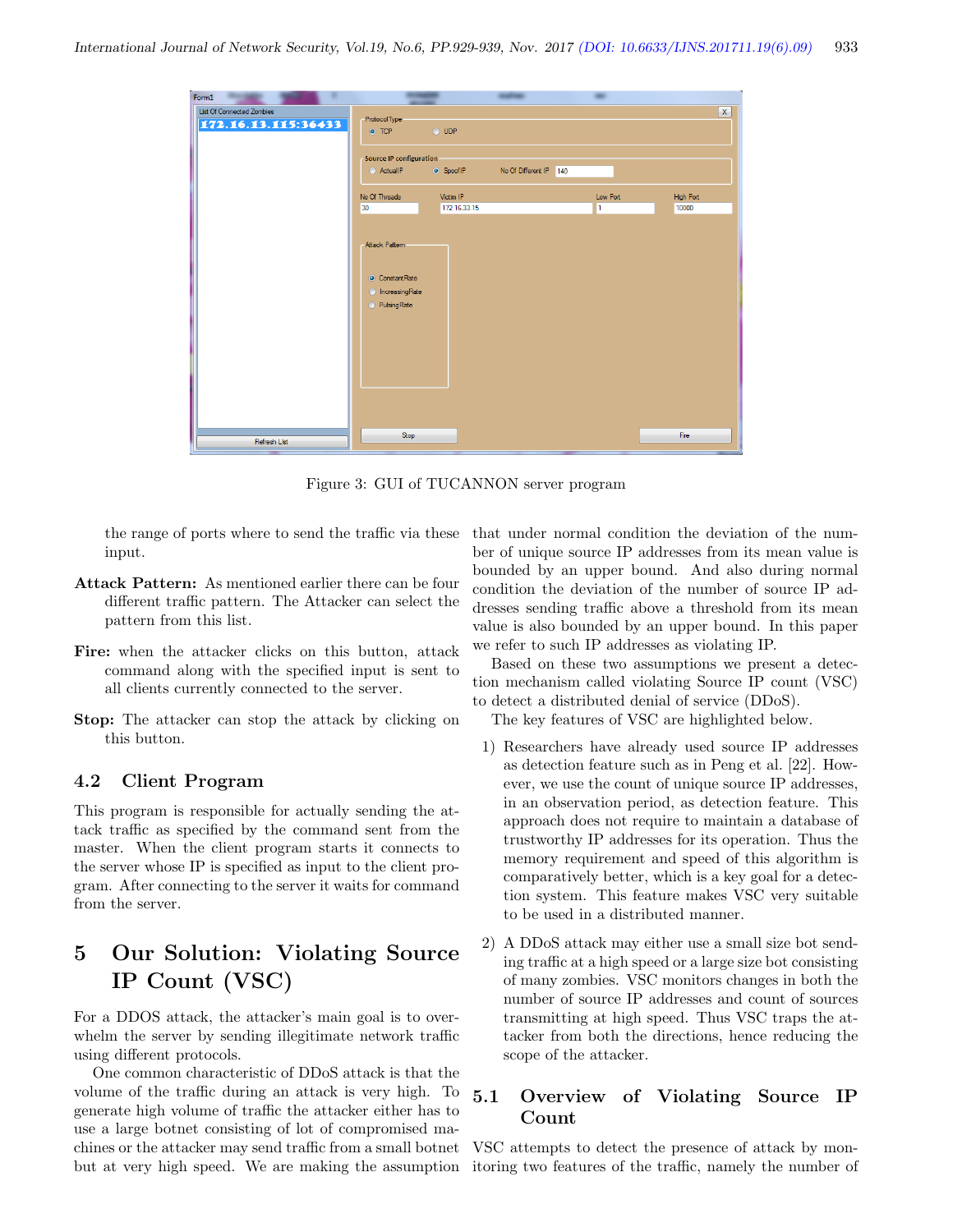unique source IP addresses and the number of violating source IP addresses. VSC collects the incoming packets during every observation period, say  $\delta T$  and inserts the packets into a binary search tree based on their source IP address. Each node in the tree has a count field that specifies the number of packets from the source IP represented by the source IP field of the node, as illustrated in Figure 4



Figure 4: The binary search tree used in the detection engine

If the number of packets for a source IP address is greater than a certain threshold, that IP address is marked as violating IP. This information is used by VSC to detect DDoS attack that uses a small size botnet to carry out the attack. Also, at the end of each observation period the number of nodes in the binary search tree gives the number of unique source IP addresses during the observation period. Thus at the end of each observation period the BST (Binary Search Tree) gives us a) the number of violating source IP addresses  $V_i$ , and b) the number of unique source IP addresses  $X_i$  in the current observation period  $t_i$ .

#### 5.1.1 System Architecture

Figure 5 provides an overview of VSC mechanism. The VSC mechanism consists of three basic components, viz, detection engine, decision engine, and response engine.



Figure 5: Architecture of VSC

The detection engine processes the incoming traffic to detect any attack. The task of the decision engine is to combine the results from the detection engine and to reach a consensus about the occurrence of an attack. The response engine in turn sets an alarm on or off based on the output of the decision engine.

#### 5.1.2 Placement of the Detection Mechanism

The VSC can be deployed in different locations in a network as shown in Figure 6.



Figure 6: Different possible placement location of VSC

If it is deployed in the first mile router, the detection rate will depend on the size of the bot. If a small bot is used then the number of packets from one IP must be high, which our detection engine can detect by estimating the change in the count of violating source IP count. However, in case of a large bot, the detection rate might decline.

If deployed in intermediate routers, the detection rate increases as it moves towards the victim site. One can thus deploy VSC at different intermediate routers and detect the occurrence of an attack in a distributed manner. Chen et al. [9] describe such an approach in their work.

Another point of deployment is at the victim site, i.e, the last mile outer. Since all the attack traffic aggregate in the last mile router, deviation of  $\overline{A}_n$  and/or  $\overline{B}_n$  can easily be detected, if there is any.

Among these different detection points the intermediate routers and the last mile router carries the greatest interest from the point of view of the victim. In this paper we present the experimental results performed on the last mile router. Detection of the attack by placing VSC at different intermediate routers in a distributed manner is out of thee scope of this paper.

#### 5.2 Theory Behind VSC

As mentioned above, VSC monitors the number of unique source IP address  $X_i$  and number of violating source IP addresses  $V_i$  in each observation period to detect the occurrence of an attack in the network. Under the normal condition, the deviation of  $X_i$  and  $V_i$  from its mean value is less, however under an attack these parameters deviate from their mean largely. Our detection engine thus monitors and detects (if any) such a significant change in these two parameters and confirms as an attack based on some threshold value.

The following section describes the approach we use to detect such change in the above mentioned framework.

#### 5.2.1 The Non-Parametric CUSUM Algorithm:

Let  $X_n$ , where  $n = 0, 1, 2, 3$ .. and  $V_n$ , where  $n = 0, 1, 2, 3$ .. be the number of unique source IP addresses and the num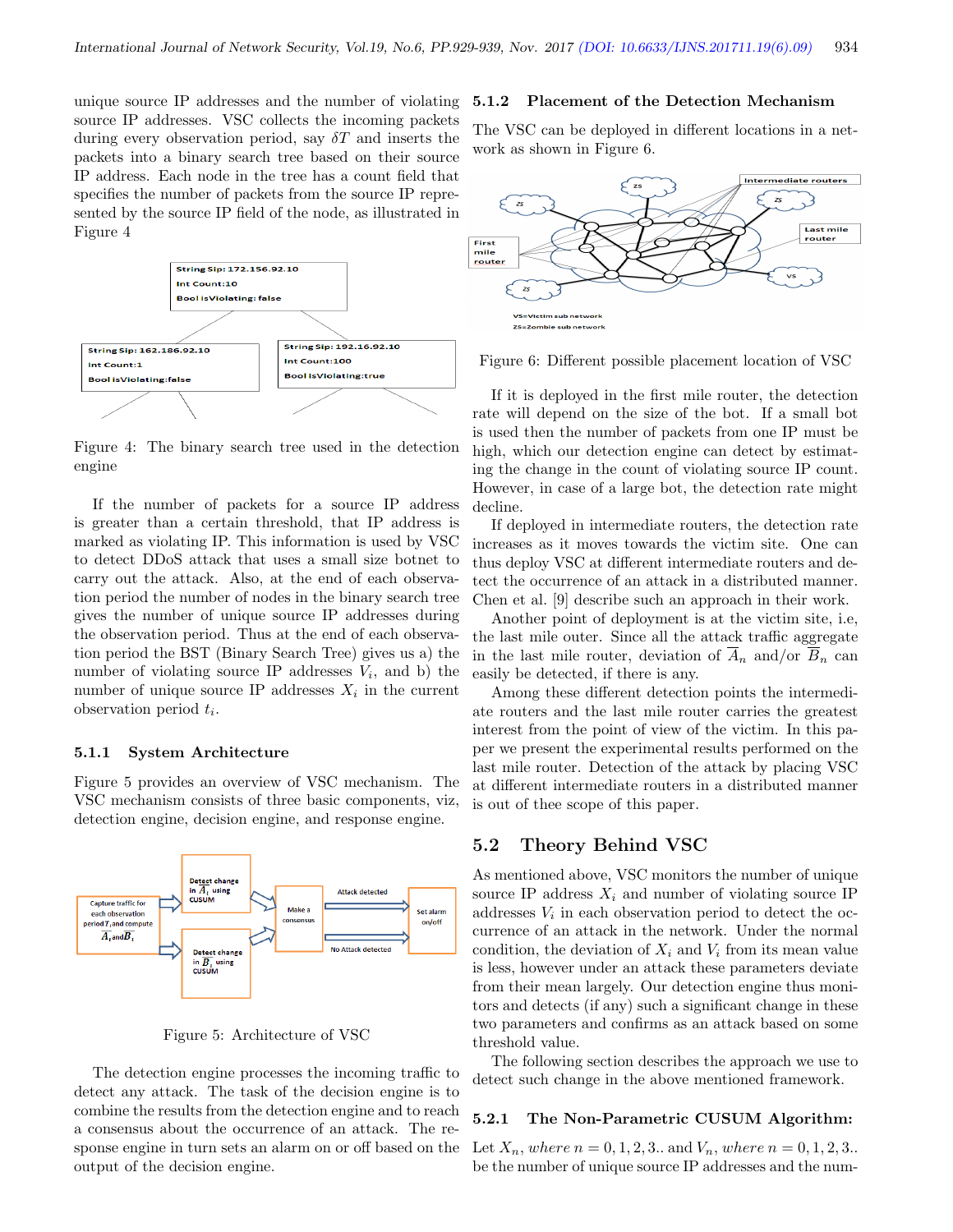ber of violating source IP address in an observation period  $t_n$ . Since  $X_n$  and  $V_n$  are highly dependent on different attributes of the network (such as size, time of the day, etc) from which they are collected, we first normalize  $X_n$  and  $V_n$  by the average value of  $X_n$  and  $V_n$  respectively. Let  $X_n$ and  $V_n$  represent the mean value of  $X_n$  and  $V_n$ . Then  $X_n$ and  $\overline{V}_n$  can be computed as follows  $\overline{X}_n = \alpha^* \overline{X}_n - 1 + (1 - \overline{X}_n)$  $(\alpha)^* X_n$ ,  $\overline{V}_n = \alpha^* \overline{V}_n - 1 + (1-\alpha)^* V_n$  Where  $\alpha$  is the memory factor and lies between 0 and 1.

Thus from  $X_n$  and  $V_n$  we define  $A_n = X_n / \overline{X}_n$  $B_n=V_n/\overline{V}_n$  Since  $A_n$  and  $B_n$  are normalized values, no longer they are dependent on the current network characteristics.

We use the concept of sequential change point detection [10] in our detection algorithm. The goal of the change point detection mechanism is to detect the presence of a change of the mean value in a observed time series data. In our algorithm, it detects change in  $A_n$ and  $B_n$ . However, accurate estimation of  $A_n$  and  $B_n$  are challenging task, hence we use non-parametric CUSUM method [24] in our detection algorithm. Non-parametric CUSUM is not model specific and hence suitable for our purpose. The basic idea of using non-parametric CUSUM to detect abrupt change in a time series data is based on the model presented in Wang et al. [10]. The details of non-parametric CUSUM can be found in [24]. Here we demonstrate how to apply non-parametric CUSUM on  $A_n$  to detect change. Similar approach is taken in case of  $B_n$ .

Under normal condition, the mean of  $A_n$  denoted by  $c$  (*i.e,*  $c = E(A_n)$ ) is near by 1. We chose a parameter which is the upper bound of c. From  $A_n$  we derive another random sequence  $\overline{A}_n$  such that  $\overline{A}_n = A_n - c$ . This transformation will make the mean value of  $\overline{A}_n$  negative under normal condition, which is a basic assumption of non-parametric CUSUM algorithm  $[6]$ . Now consider h as the lower bound of the amplitude of increase in the mean value of  $\overline{A}_n$  during an attack and  $h \gg c$ . As presented in wang et al. [26] the nonparametric CUSUM algorithm can be written as

$$
Y_n = S_n - \min \ S_k, 1 \le k \le n.
$$

Where  $S_k = \sum_{i=1}^k \overline{A}_i$ ,  $S_0 = 0$  at the beginning and  $Y_n$  is the accumulated positive values of  $A_i$ . Thus if  $Y_n$  is very large it is a clear indication of the deviation of the observed value of the random sequence from its mean value. We use a threshold value  $N$  which is compared against  $Y_n$  at the end of each observation period. If  $Y_n$  exceeds N an attack is detected. Thus we can now formally define the detection function as

$$
D_N(Y_n) = \begin{cases} 0 & \text{if } Y_n \le N \\ 1 & \text{otherwise.} \end{cases}
$$

Where <u>I</u>ndicates an attack and <u>O</u>detects normal traffic.

#### 5.2.2 Parameter Specification

Two key measures of greatest interest for a DDoS attack detection system are given below.

- 1) False alarm rate, i.e, the number of normal instances reported as attack over a specific period of time.
- 2) Detection time, i.e, time duration between the starting of an attack and the detection of the attack.

However, both these design goals are mutually conflicting, as expected! To achieve one other one often has to compromise up to extent. in practice (1,4,30 p) CUSUM is considered as optimal in terms of both false alarm rate and detection time. As presented in Brodsky et al. [6]

$$
\begin{array}{rcl}\n\tau_N & = & \inf n : D_n(.) = 1 \\
\rho_N & = & \frac{(\tau_N - m)^+}{N},\n\end{array} \tag{1}
$$

where  $\tau_N$  = detection time;  $\rho_N$  = normalized detection time after a change occurs.  $Inf$  represents  $infimum$ . n is the time when the attack started.

 $\rho_N$  and h can be related by the following equation

$$
\rho_N \to \gamma = \frac{1}{h - |c - a|} \tag{2}
$$

where  $h - |c - a|$  gives the mean of  $\overline{A_n}$ , after an attack begins. As mentioned in [26] the above equation gives an upper bound of the actual detection time. Thus to achieve our design goals we have to choose optimal values for the parameters  $a$  and  $N$ . It is clear from Equation  $(1)$  and Equation  $(2)$  that once we are given a,h and a detection time period we can calculate N accordingly.

The parameter a is used to offset  $A_n$  to be  $A_n$ , so that  $A_n$  has a negative mean under normal condition. If a is chosen to be very high the likelihood of getting positive values in the sequence  $\overline{A_n}$  is less. In turn the accumulated value i.e,  $Y_n$  might not reach the threshold.

The parameter  $N$  specifies the threshold for  $Y_n$ . If  $N$ is chosen to be very high, false alarm rate will be low at a cost of high detection time. On the other hand, a small value of N may increase the false alarm rate.

As mentioned earlier CUSUM algorithm needs a, h and detection time interval to be specified and calculates N by using Equations (1) and (2).

Here  $a$  is the upper bound estimation of the mean of  $\overline{A_n}$ . From the definition of  $\overline{A_n}$  can safely assume a as 1.1. The parameter  $h$  specifies the amplitude of the minimum increase of the mean value of  $A_n$  under an attack. By following the same principle as in wang et al. [26] we set  $h = 2 * a$ .

We used *detection interval* as 3 sec. Assuming  $c = 1$ , from Equation (1) and (2) we get  $N = 6.3$ .

### 6 Performance Evaluation

To evaluate the detection efficiency of our mechanism we validate VSC by using both available benchmark datasets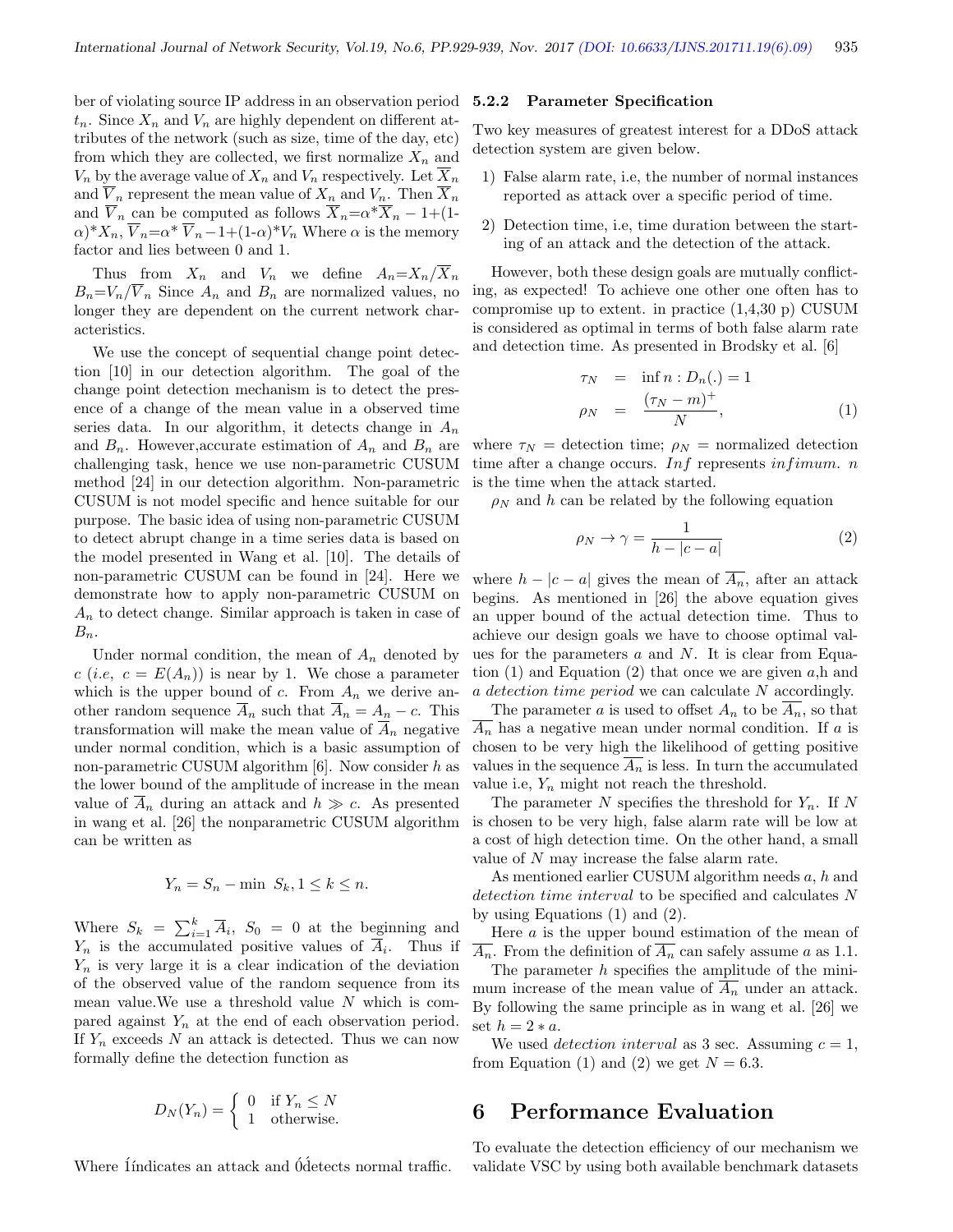| Trace     |        | Duration   Created on | Type            | Label  |
|-----------|--------|-----------------------|-----------------|--------|
| TU_170813 | 1 hr   | Aug. 2013             | Bi-Directional  | normal |
| DARPA     | 3 week | 1999                  | Bi-Directional  | attack |
| CAIDA2007 | 1 hr   | 2007                  | Uni-Directional | attack |

Table 1: Network traces used in the experiments

as well as our own testbed network traces. Table 1 describes the traces used in our experiments.

Also to show the effectiveness of VSC under different attack scenario, we embedded simulated attack traffic of various characteristics generated in our testbed into the normal traffic of Table 1. Following sections provide the description of our testbed followed by different experiments and their results.

#### 6.1 Testbed Setup

Our testbed consists of two sub-networks as shown in Figure 7.



Figure 7: The testbed of our experiments

- 1) The first sub-network (marked by the left side oval) is used to generate the attack traffic. In this subnetwork we installed TU-CANNON as explained earlier.
- 2) The second sub-network (marked by the right side oval) contains the victim server and also the capturing and detection unit (labeled as IDS in the diagram).

### 6.2 VSC Under Normal Condition

To perform our experiments we used the TU 170813 dataset as normal traffic reference. We are assuming this traffic as attack free traffic. the result of VSC when applied on TU 170813 is shown in Figure 8. We can see that both of our test statistics are much below their threshold value.

#### 6.3 Detection of Low Rate DDoS Attack

Our detection mechanism detects attack based on the deviation of the number of unique source IP address from its



(a) packet rate of in normal scenario



(c) CUSUM statistics under normal condition

Figure 8: Result of VSC on attack scenario 1

mean value, rather than the volume of the traffic.thus our detection mechanism can detect low rate DDoS attack involving large number of sources. To demonstrate this we embedded a simulated attack of duration 1 minutes into the normal traffic. The attack was performed at a rate of 250 packets/sec, which is much lesser than the usual traffic of the network. Hence such an attack can easily escape a traffic volume based detection mechanism. However as shown in Figure 9, our detection mechanism detects the attack within 23 sec of the starting of the attack. However, during the attack period the traffic volume does not change significantly.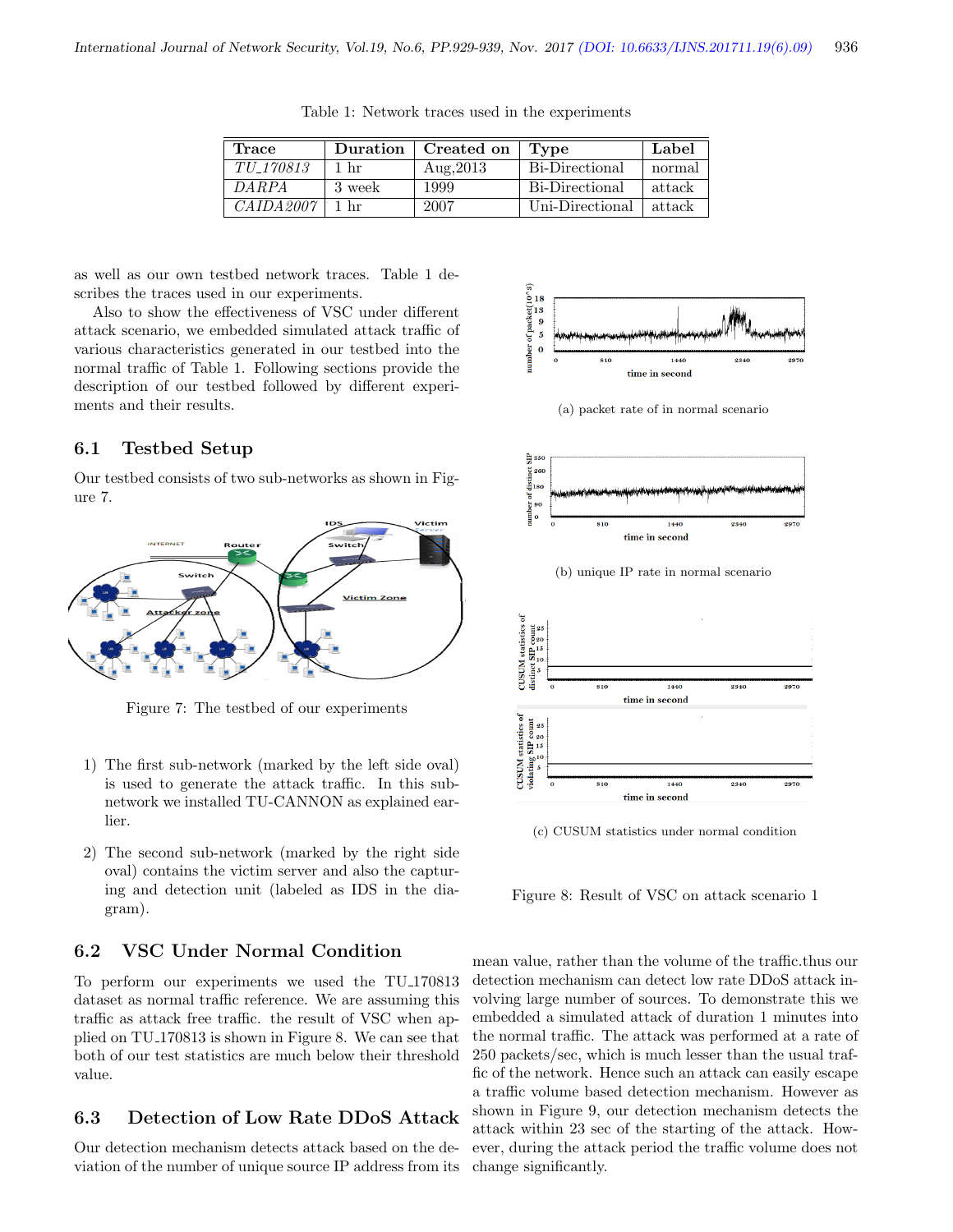

Figure 9: Result of VSC on attack scenario 1

### 6.4 Detection of Randomly Spoofed Source IP Attack

We used the DARPA dataset [17] in our experiments to show the effectiveness of VSC in detecting DDoS attack which uses a randomly spoofed source IP addresses. Figure 11 demonstrate the result of this experiment. From the figure we can see that the attack present in the DARPA dataset is easily detectable by VSC in less than 3 seconds.

### 6.5 Detection of DDoS Attack From A Small Size Bot

The attacker may use a small size bot net (consisting a small number of sources) to carryout the attack. However in that case the speed of the individual source need to be high to end up in an effective DDoS attack. We used a simulated attack consisting of 7 sources, performing an attack at 2000 packets/sec, for a duration of 10 minutes. we used 150 packets/sec as the threshold to mark an IP as violating IP. From Figure 11 it is clear that VSC can detect such an attack in less than 15 seconds, by detecting a change in the violating source IP count.

Figure 10: Result of VSC on DARPA dataset

### 6.6 Detection of DDoS Attack in CAIDA2007 Dataset

CAIDA 2007 [7] is an widely used and benchmark DDoS network trace. We applied VSC on this dataset in our experiment. The result of VSC is shown in Figure  $9(a)$ . The length of CAIDA is around 1 hour. The first 30 minutes contains traffic at a low rate, from a small number of sources. However at the begining of the second 30 minitue half, there is an abrupt change in both number of unique source IP address as well as the traffic volume. VSC detects this change with in 8 seconds.

### 7 Conclusion and Future Work

In this paper we present a robust and low cost method to detect DDoS attack. Our method detects DDoS attack by monitoring the deviation of the count of unique source IP and the count of source IPs whose transmission rate is higher than a threshold value. Another feature of our detection mechanism is that to detect attack performed from small size bot net, i.e, where the transmission rate of each source is very high we keep track of the count of such sources. In case of an attack, this count value deviates from its mean value abruptly, and thus we can detect this change to confirm the attack.

In this paper we present the experimental results of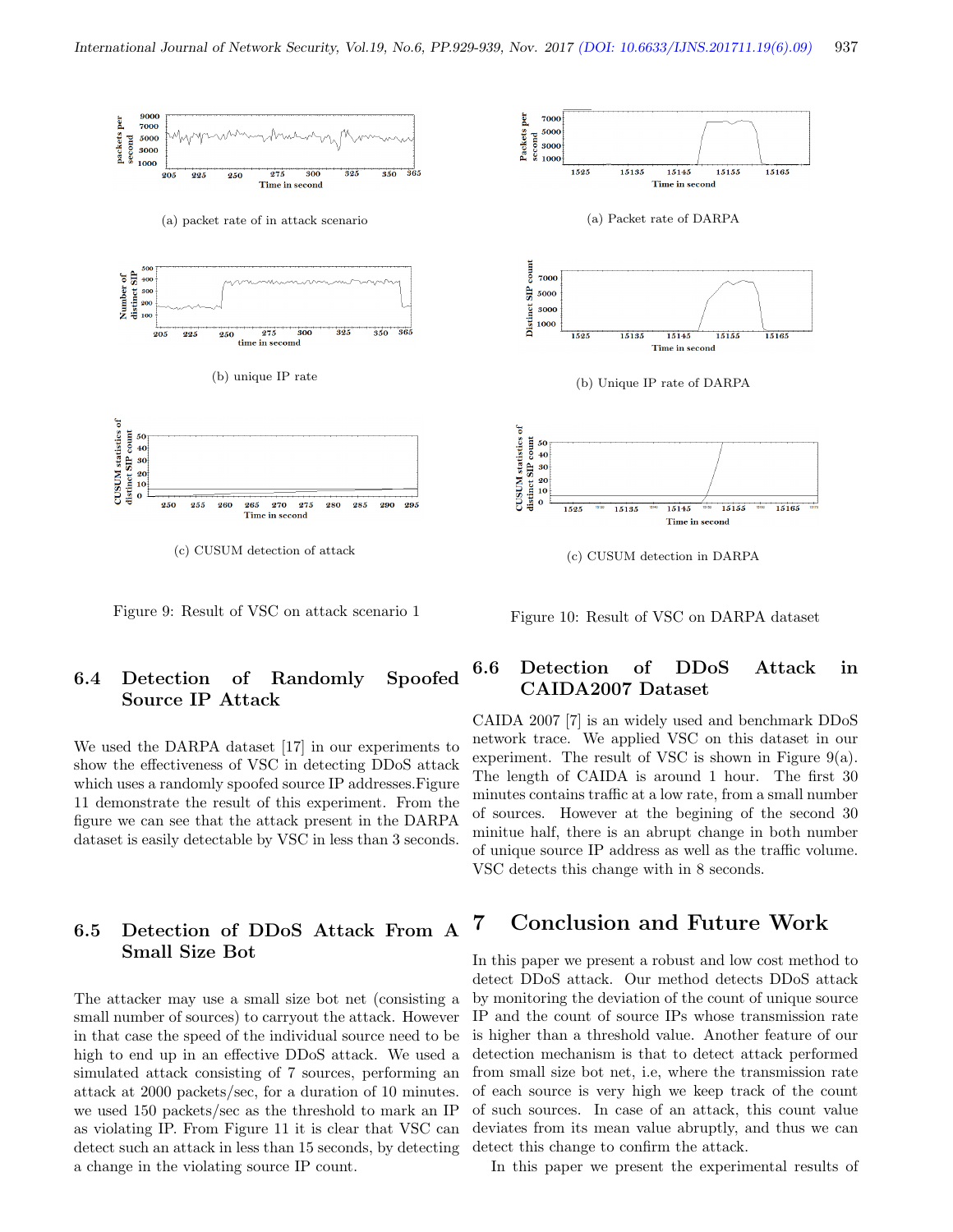

(c) CUSUM detection on small size BOT



applying VSC in a last mile router in the context of simulated network traces as well as benchmark datasets like CAIDA and DARPA . Our future research will be on the deployment of the detection mechanism in a distributed manner. A distributive approach will be able to detect the attack as it propagates towards the victim. Thus the victim will get enough time to take necessary precaution.Also a distributive approach will be able to detect the attack near to the source, which is a very desired property of an detection system.

### Acknowledgments

We are thankful to MHRD and UGC of Govt of India for funding our work under the schemes (i) Centre of Excellence under FAST and (ii)Special assistance under DRS II.

## References

- [1] A. Ain, M. H. Bhuyan, D. K. Bhattacharyya, and J. K. Kalita, "Rank Correlation for Low-Rate DDoS Attack Detection: An Empirical Evaluation," International Journal of Network Security, vol. 18, no. 3, pp. 474–480, 2016.
- [2] A. Anurag, "Network neutrality: Developing business model and evidence based net neutrality regu-



Figure 12: Result of VSC on CAIDA

lation," International Journal of Electronics and Information Engineering, vol. 3, no. 1, pp. 1–9, 2015.

- [3] M. Basseville, and I. V. Nikiforov, *Detection of* Abrupt Changes: Theory and Application (vol. 104), Englewood Cliffs: Prentice Hall, 1993.
- [4] Y. Chen, S. Das, P. Dhar, A. El-Saddik, and A. Nayak, "Detecting and Preventing IP-spoofed Distributed DoS Attacks," International Journal of Network Security, vol. 7, no. 1, pp. 69–80, 2008.
- [5] R. B. Blazek, H. Kim, B. Rozovskii, and A. Tartakovsky, "A novel approach to detection of denialof-service attacks via adaptive sequential and batchsequential change-point detection methods," in Proceedings of IEEE Systems, Man and Cybernetics Information Assurance Workshop, pp. 220–226, 2001.
- [6] E. Brodsky, and B. S. Darkhovsky, Nonparametric Methods in Change Point Problems (vol. 243), Springer Science & Business Media, 2013.
- [7] CAIDA UCSD, DDoS Attack 2007 Dataset, 2007. (http://www.caida.org/data/passive/ ddos-20070804\_dataset.xml)
- [8] G. Carl, G. Kesidis, R. R. Brooks, and S. Rai, "Denial-of-service attack-detection techniques," IEEE Internet Computing, vol. 10, no. 1, pp. 82–89, 2006.
- [9] Y. Chen, K. Hwang, and W. S. Ku, "Collaborative detection of DDoS attacks over multiple network domains," IEEE Transactions on Parallel and